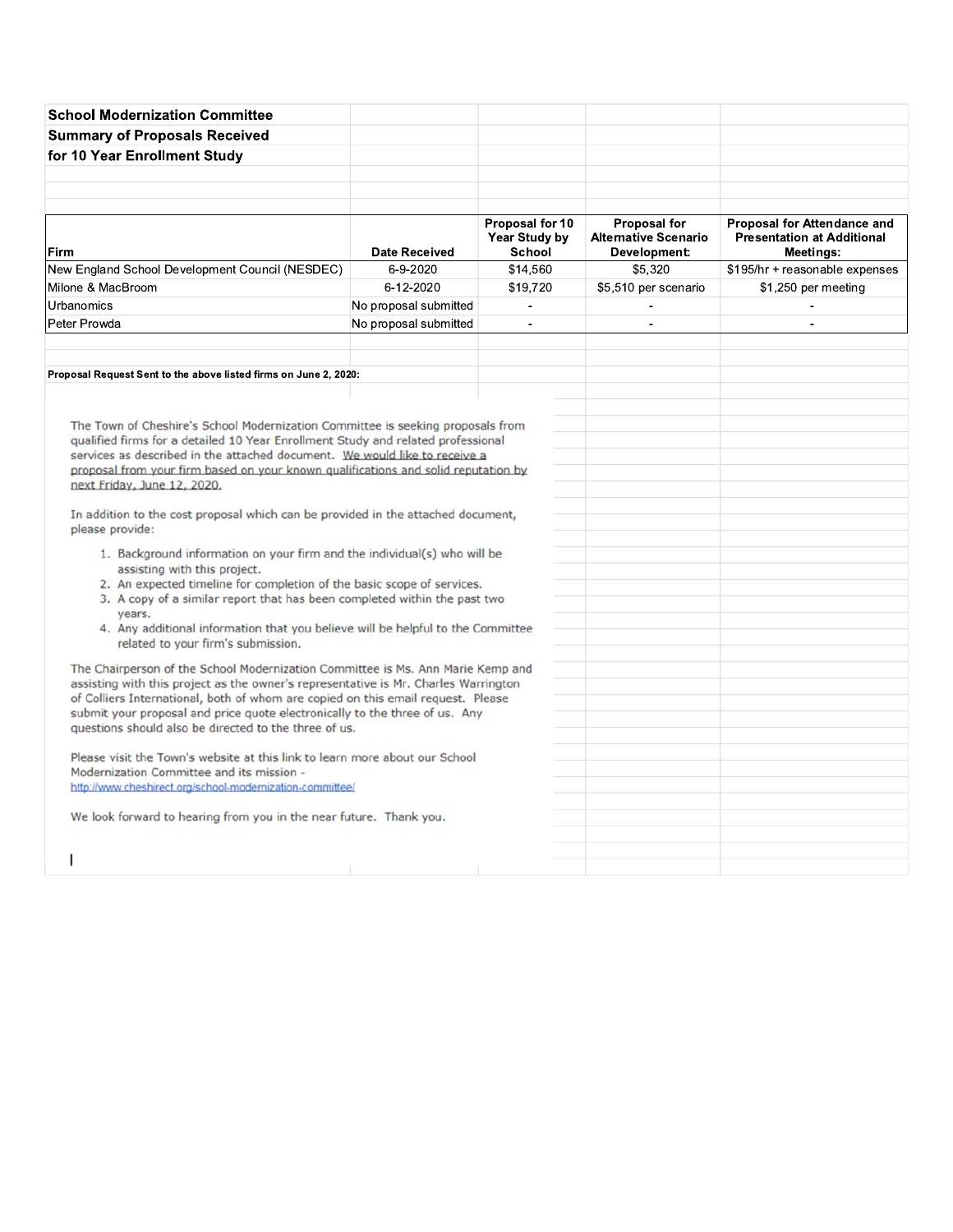## **School Modernization Committee for the Town of Cheshire Request for Proposal and Price Quote For 10 Year Enrollment Study**

## **Basic Scope of Services:**

Demographer shall prepare demographic study for the Cheshire Public School district which consists of 8 school buildings with enrollment as of 10-1-2019 as shown below:

|                                   |                  | Current<br><b>Student</b> |
|-----------------------------------|------------------|---------------------------|
| <b>School Name</b>                | <b>Grades</b>    | <b>Enrollment</b>         |
| Cheshire High School              | $9 - 12$         | 1410                      |
| Humiston School                   | Alternative 9-12 | 30                        |
| Dodd Middle School                | $7 - 8$          | 651                       |
| Chapman Elementary School         | $K-6$            | 316                       |
| Doolittle Elementary School       | K-6              | 437                       |
| <b>Highland Elementary School</b> | $K-6$            | 738                       |
| Norton Elementary School          | $K-6$            | 417                       |
|                                   | Pre-K            | 102                       |
| Darcey School                     | K                | 81                        |

Selected firm shall prepare a background model as well as a future 10-year, school-byschool, grade-by-grade projection model for all schools. The Cohort Survival Methodology shall be used for this study.

The existing and 10-year projection shall take into account real estate trends, potential future planning engagements, building permits issued, birth rates, migration rate in to or out of the district, drop-outs, transfers, persistency ratios. It shall also account for students living in Cheshire but attending out-of-district schools as well as any students that attend Cheshire schools that reside in another town. The study shall also account for historical unemployment rates but prior to the impact of the COVID-19 pandemic.

The study shall also include a capacity and utilization study for all schools in the district. The capacity study shall evaluate the quantity of home room classrooms as well as other programmed spaces to evaluate the number of students that can be accommodated in the existing school.

The study shall include color coded maps to show each of the four existing elementary school districts graphically. Given there is only one middle school and one high school, district maps will not be required for these facilities.

The study shall include a presentation of findings assuming a 2 hour virtual meeting utilizing Zoom.